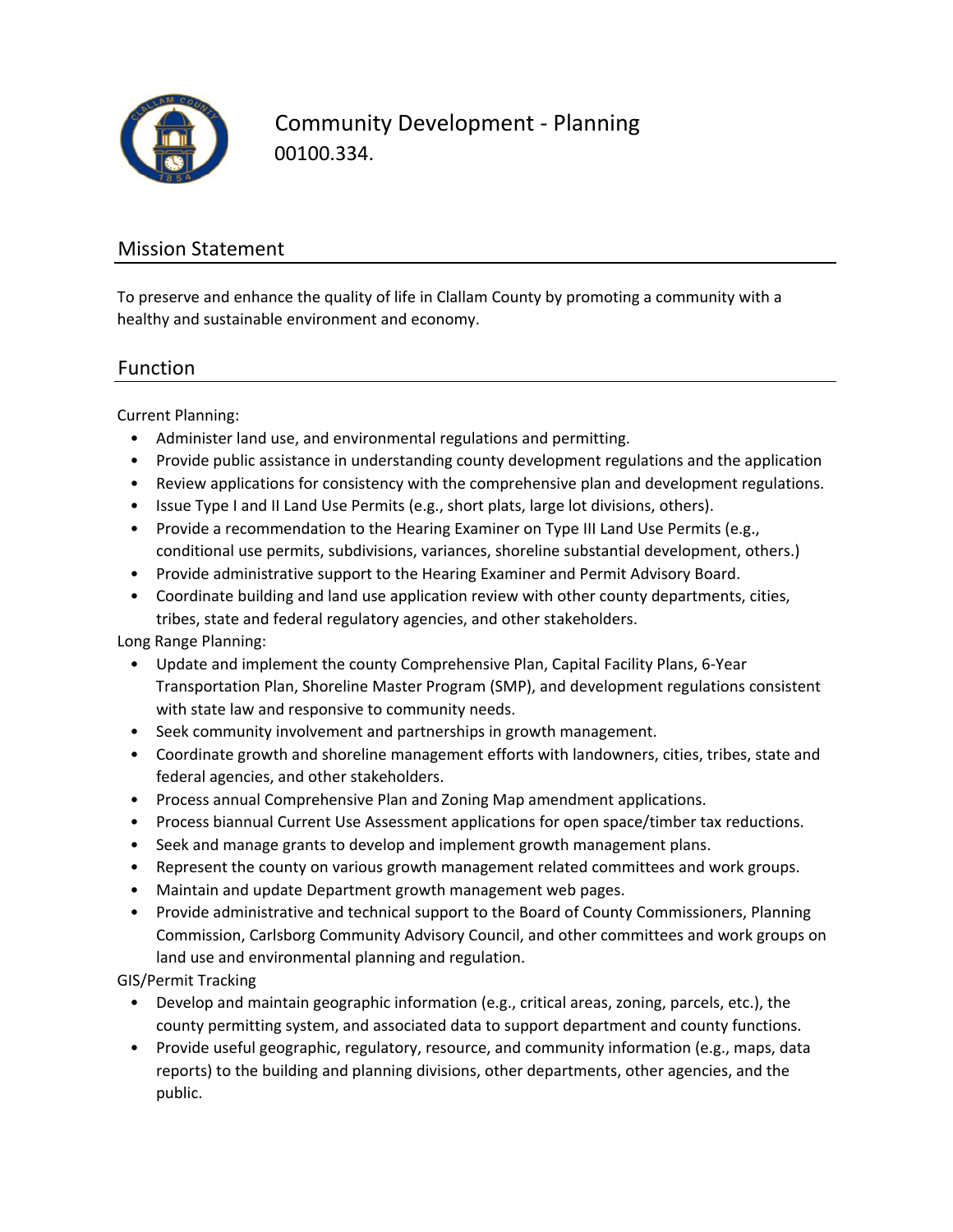- Provide technical assistance to other county departments and outside agencies on special projects consistent with department and county objectives.
- Coordinate and automate electronic information storage and flow to maximize department and county objectives.

#### Goals

- 1. Protect health and safety of county residents by fair administration of building, fire, and land use laws.
- 2. Collect, assemble, and disseminate demographic, geographic, and natural resource information.
- 3. Preserve the civil and property rights of county citizens and landowners.
- 4. Provide quick, dependable customer service.
- 5. Apply sound planning principles to balance accommodating growth with other community objectives.

| <b>Workload Indicators</b> |  |
|----------------------------|--|
|                            |  |

|                                                      | 2008 Actual | 2009 Actual | 6/30/10 Actual |
|------------------------------------------------------|-------------|-------------|----------------|
| <b>Current Planning:</b>                             |             |             |                |
| BLA, Lot Combos, Alterations, and Vacations          | 24          | 39          | 30             |
| <b>Preliminary Land Division Applications</b>        | 52          | 18          |                |
| Final Plats, BLA, and Alterations                    | 61          | 56          | 15             |
| <b>Critical Area Review and Approvals</b>            | 179         | 115         | 34             |
| <b>State Environmental Policy Act Review</b>         | 32          | 30          | 15             |
|                                                      | 17          | 17          | 8              |
| Shoreline Permits (not associated with other permits |             |             |                |
| Variances                                            | 13          | 9           |                |
| <b>Conditional Use Permit</b>                        | 10          | 6           |                |
| <b>Class IV Forest Practice Approval</b>             | 5           | 0           |                |
| <b>Wireless Communication Facilities Permit</b>      |             |             |                |
| Legal Lot Determinations                             | х           |             |                |
| Pre-Application Conference/Project Review            | 78          | 118         | 58             |
| Long Range Planning:                                 |             |             |                |
| Planning Commission Meetings (number)                | 27          | 23          | 12             |
| <b>Conservation Easement Acquisition (hours):</b>    | 240         | 30          | 40             |
| - Dungeness Valley Creamery                          |             |             |                |
| - Finn Hall Farm                                     |             |             |                |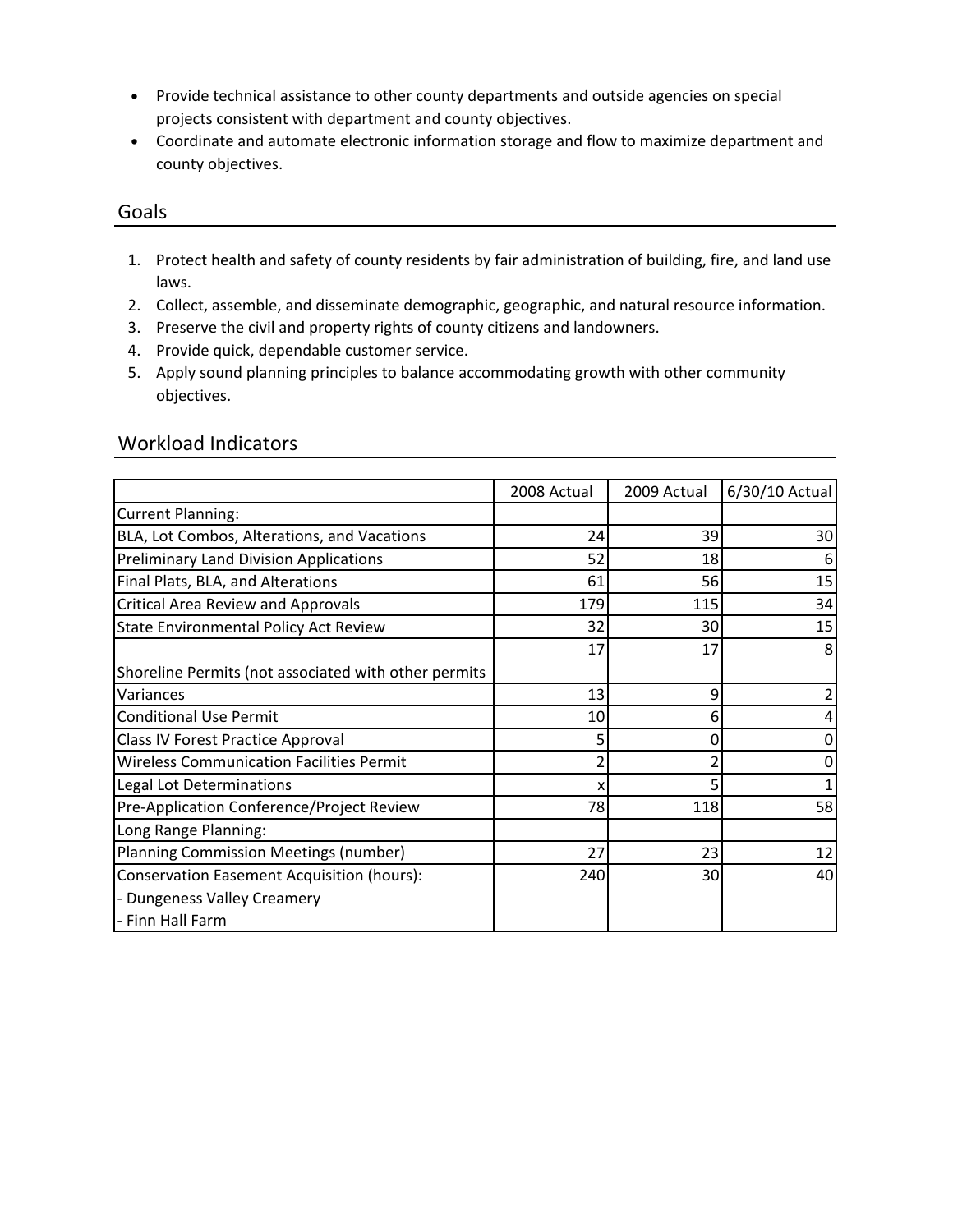| Comprehensive Plan Updates (hours):                 | 1,310 | 1,690 | 50  |
|-----------------------------------------------------|-------|-------|-----|
| - Amending LAMIRDs & Blyn (Ord. 835)                |       |       |     |
| - Mineral lands element                             |       |       |     |
| - Rezone application (Res. 124, 2008)               |       |       |     |
| - Amending remaining LAMIRDs (Ord. 850)             |       |       |     |
| - Adopting NC zone (Ord. 852)                       |       |       |     |
| - Battelle rezone (Ord. 857)                        |       |       |     |
| - Palo Verde rezone (Ord. 861)                      |       |       |     |
| - Parks & Rec ordinance (Ord. 860)                  |       |       |     |
| - Rezone applications (Ord's. 858, 859)             |       |       |     |
| - Interim controls (Ord's. 832, 833, 836, 838, 841, |       |       |     |
| 849, 851, 862, 863, 865)                            |       |       |     |
| - Port Angeles UGA                                  |       |       |     |
| Development Regulation Code Updates (hours):        | 740   | 120   | 380 |
| - Land Division Code                                |       |       |     |
| - Noise ordinance                                   |       |       |     |
| - Airport Overlay District (Ord. 837)               |       |       |     |
| - Policy 4 (Ord. 856)                               |       |       |     |
| - Home-based business ordinance                     |       |       |     |
| - Farm-based business ordinance                     |       |       |     |
| Policy implementation (manuals & brochures)         |       |       | 150 |
| (hours)                                             |       |       |     |
| Farmland preservation report (hours)                | 280   | 185   |     |
| Grant applications (hours)                          |       | 90    | 20  |
| Assisting prosecutor re GMA defense & appeal        | 90    | 40    |     |
| (hours)                                             |       |       |     |
| Assisting current planning (hours)                  | 100   | 100   | 50  |
| Stormwater Program (hours)                          | 1040  | 1350  | 900 |
| - Stakeholder work group                            |       |       |     |
| - Land Use Land Cover                               |       |       |     |
| - Monitoring                                        |       |       |     |
| <b>Outreach and Education</b>                       |       |       |     |
| Stormwater and CESCL workshop (G99) (hours)         |       | 200   |     |
| Carlsborg UGA (hours):                              | 320   | 775   | 500 |
| - Land Use Planning                                 |       |       |     |
| - Wastewater and Water Reuse Planning               |       |       |     |
| - Carlsborg Community Advisory Committee            |       |       |     |
| meetings                                            |       |       |     |
| - Public Involvement                                |       |       |     |
| - Grant, loan, and appropriation applications       |       |       |     |
| - GMA compliance and appeal proceedings             |       |       |     |
| In-stream flow (hours)                              | 60    | 120   | 125 |
| Climate Change/RCM (hours)                          |       | 24    | 130 |
| <b>Streamkeepers (hours)</b>                        | 40    | 140   | 95  |
| <b>Current Use Assessment Applications (hours)</b>  | 150   | 150   | 75  |
| CCC 27.08 Open Space Code Update (hours)            | 150   | 75    | 25  |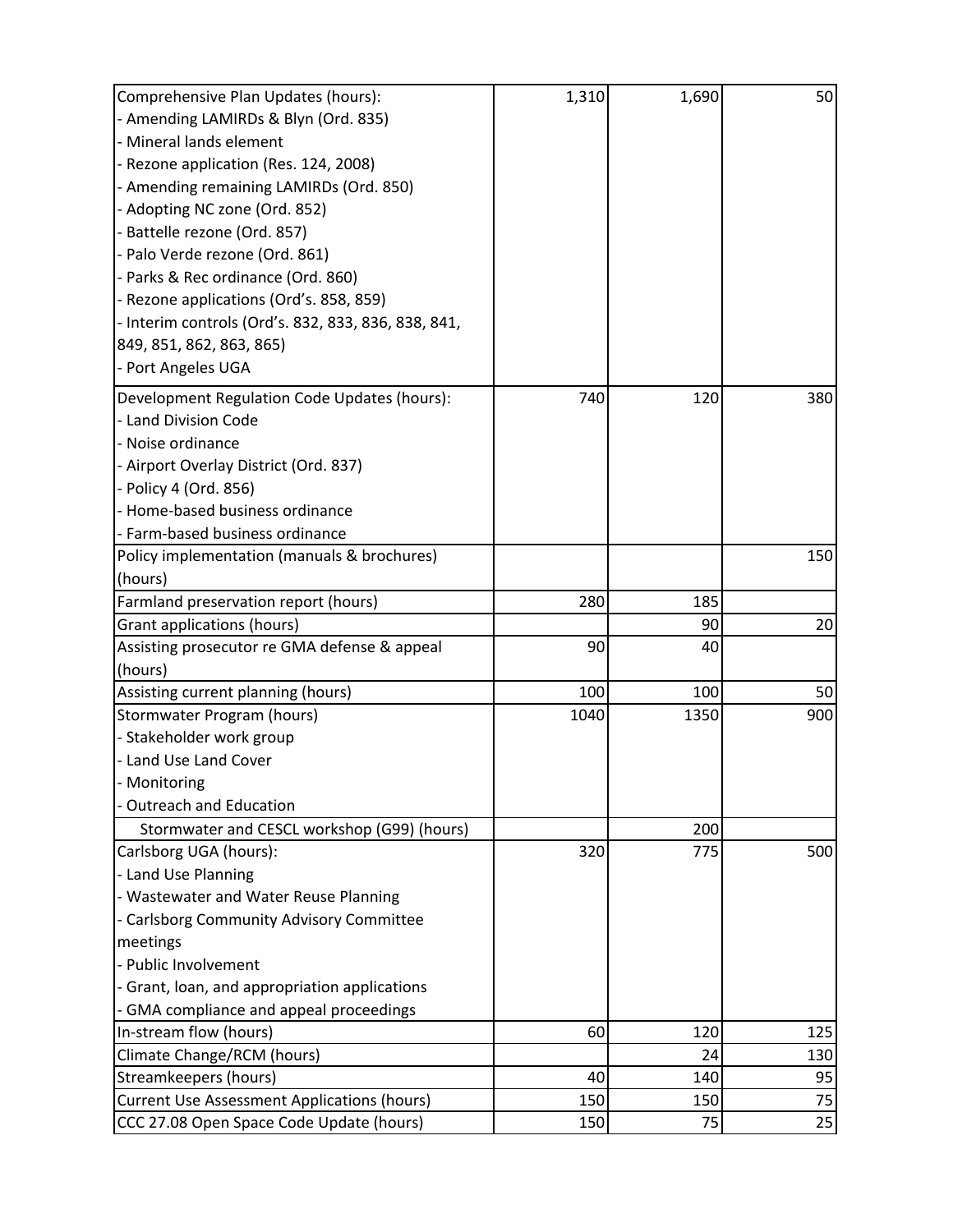| Industrial Lands Inventory (hours)               |         | 250          |              |
|--------------------------------------------------|---------|--------------|--------------|
| Shoreline Master Program Update (hours)          |         |              | 450          |
| <b>GIS/Permit Tracking:</b>                      |         |              |              |
| Stream Remapping (square mile of drainage /      | 35/190  | 830/3,300    | 550/2,300    |
| stream miles)                                    |         |              |              |
| Final Plat and BLA Map Reviews (# of cases)      | 115     | 62           | 39           |
| Rebuild data integration between GIS/Permit      |         | 10%          | 40%          |
| databases and new Assessor Application (PACS) (% |         |              |              |
| done)                                            |         |              |              |
|                                                  | 40%     | 90%          | 98%          |
| Migrate GIS data maintenance to ArcGIS (% done)  |         |              |              |
| GIS elements of new PENCOM software              |         | started late | 98% complete |
| implementation (much more GIS centered)          |         | 2009         |              |
|                                                  |         | started      | finished     |
| Major version Upgrade to Permit System complete  |         |              |              |
| OSSM monitoring case development / integration   | started |              | this phase   |
| with OnlineRME (EH Grant Funded)                 |         |              | complete     |
| OSSM homeowner inspection database development   |         | started      | 60% complete |
| (EH Grant Funded)                                |         |              |              |
| Mapping of rezoning of much of county (WGHB      |         | drafted      | completed    |
| resolution of appeals)                           |         |              |              |

## Grant Funding Sources

- 1. Environmental Protection Agency (EPA) West Coast Estuaries Grant
- 2. Recreation and Conservation Office (RCO) Farmlands Preservation Account
- 3. Natural Resources Conservation Service (NRCS) FRPP
- 4. The Washington State Conservation Commission Farmlands Preservation Account
- 5. Department of Commerce (previously CTED) Biennium Grant for Carlsborg
- 6. Department of Ecology (DOE) Local Government Stormwater Grant
- 7. Department of Ecology (DOE) Environmental Assistance Program
- 8. Department of Ecology (DOE) Centennial Grant Courthouse Stormwater Retrofit

### Revenues

|                                       | 2008 Actual | 2009 Actual | 6/30/10 Actual | 2011 Budget |
|---------------------------------------|-------------|-------------|----------------|-------------|
| Taxes                                 |             |             |                |             |
| <b>Licenses and Permits</b>           | 3,650       | 5,350       | 34,675         | 69,624      |
| Intergovernmental Revenues            | 123,183     | 156,586     | 73,520         | 456,620     |
| <b>Charges for Goods and Services</b> | 117,366     | 79,452      | 7,740          | 15,000      |
| Fines and Forfeits                    |             |             |                |             |
| Miscellaneous Revenues                |             |             |                |             |
| <b>Other Financing Sources</b>        |             |             |                |             |
| Transfers In                          |             |             |                |             |
| <b>General Tax Support</b>            | 566,313     | 716,636     | 420,887        | 480,195     |
| Total                                 | \$810,512   | \$958,025   | \$536,822      | \$1,021,439 |